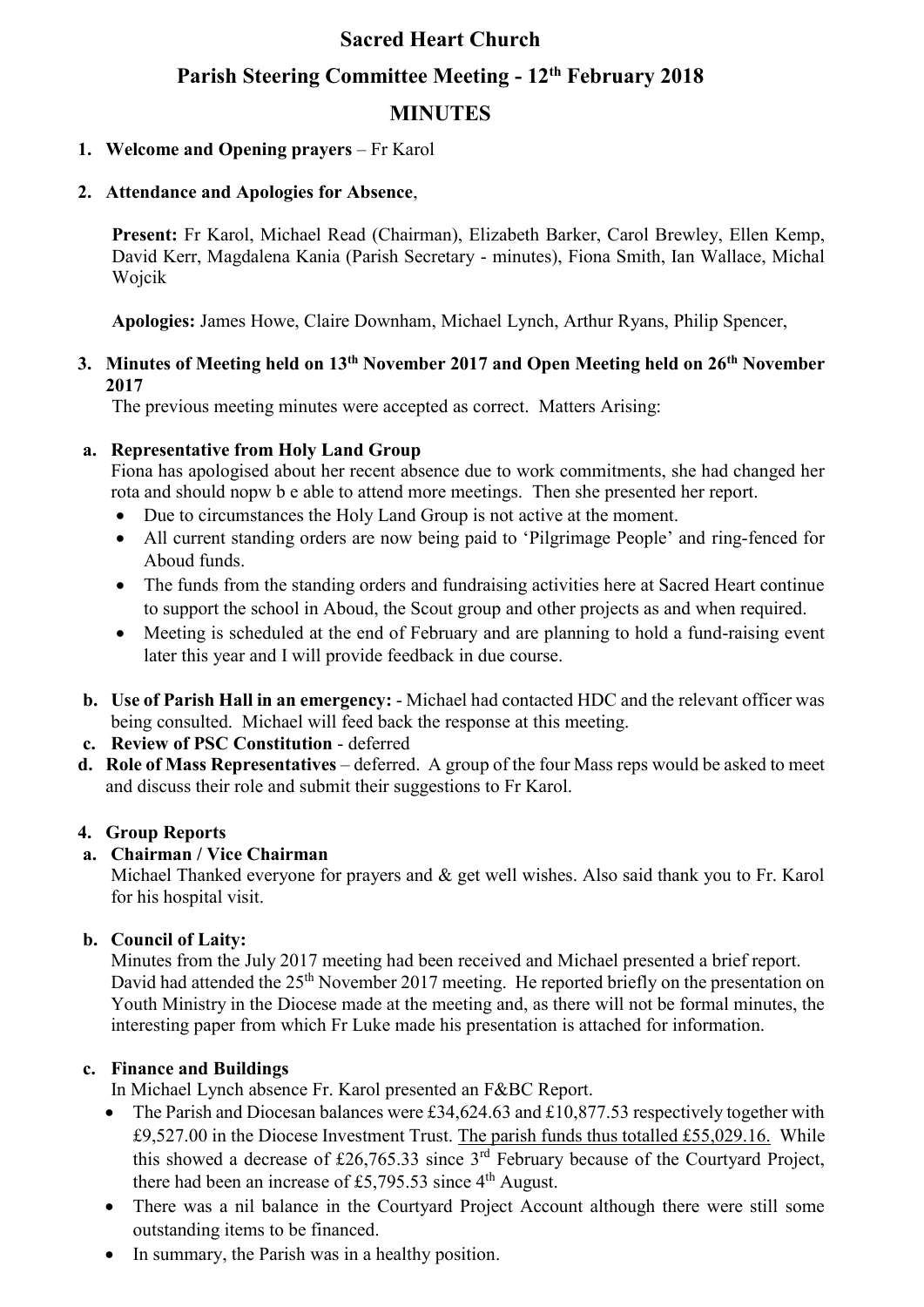# **d. Religious Education and Liturgy**

Elizabeth presented the Religious Education and Liturgy (copy attached to these minutes). Pointing out that Sacred Heart is "very healthy parish".

- First Holy Communion and Confirmation: Instruction for these sacraments is continuing well with numbers attending being maintained. First Communions are planned for  $12<sup>th</sup>$  and  $19<sup>th</sup>$  May.
- There has been 5 volunteers to join the rota for leading and helping with Children's Liturgy from the New Year Resolution forms.
- Baptismal Preparation. The sessions for parents are very much in demand and there were 5 families at the January session.
- Liturgy The Posada statue's journey around our parish was quite successful with only one family failing to collect it on their allotted date.
- The Advent talks were attended by about 30 parishioners and the subjects 4 Marks of the true church, 3 Cardinal Virtues and the 4 last things provoked some lively discussion. Lent Talks will use the book "Forming Intentional Disciples".
- e. **Music Group -** There are new members at music group. Polish Mass has also Music group.

# **f. Proclaim**

David presented Proclaim! Report (copy attached to these minutes).

- The next stage of implementing the Proclaim! Programme awaiting the Diocese Forming Intentional Disciples (FID) presentation in January. He referred to the Diocese meeting with Plymouth Diocese representatives about their approach to forming Parish Evangelisation Teams (PETs) had been developed. So the next stages of Proclaim! Will be shaped by the collective aspirations of individuals who have completed the course.
- **g. SVP:** Carol presented her report.

# **h. Churches Together St Ives (CTSI)**

- CTSI has gone through a difficult patch since their AGM on  $25<sup>th</sup>$  September when they failed to decide on a new Chairman and Vice-Chairman and deferred their election until the 29th January meeting. We took our full voting team, of Fr Karol and three lay representatives for the second attempt at an election and Sue Kinder from the Methodist Church was duly re-elected. That was the final meeting for two of our representatives – Christine Allard and Angela Love – who have now stood down. We will need to select two new representatives before the next meeting, at least one of whom will report back to PSC on CTSI matters.
- As part of the review and induction of our new representatives, I think it is worth having a PSC discussion at a future meeting on what exactly we want CTSI to do, and not do, to shape its future programme.

### **i. Mass Representatives reports: 5.00 pm, 8.00 am, 9.30 am, 11.00 am-** - deferred

### **j. Social**

- There are 6 members of the Committee, excluding Fr Karol
- The Social Committee held a quiz event on November  $25<sup>th</sup>$ , which was quite well attended
- There was an event on New Year's Eve after 11 am Mass, in which mulled wine and mince pies were served. Again, quite a few people attended. It will be done again in 2018.
- On February  $5<sup>th</sup>$  after 5 pm Mass a bingo night. A bingo machine has been bought so it can be used in future events. A starter was provided by the Polish community, a casserole with potatoes was provided by members of the committee, and a large number of puddings were provided by the Polish community and other parishioners. 60 tickets were sold
- On February 6<sup>th</sup> a meet and greet session was held for people who filled in the New Year's resolution form. 11 people stated that they wanted to join. In the event, 7 people came. They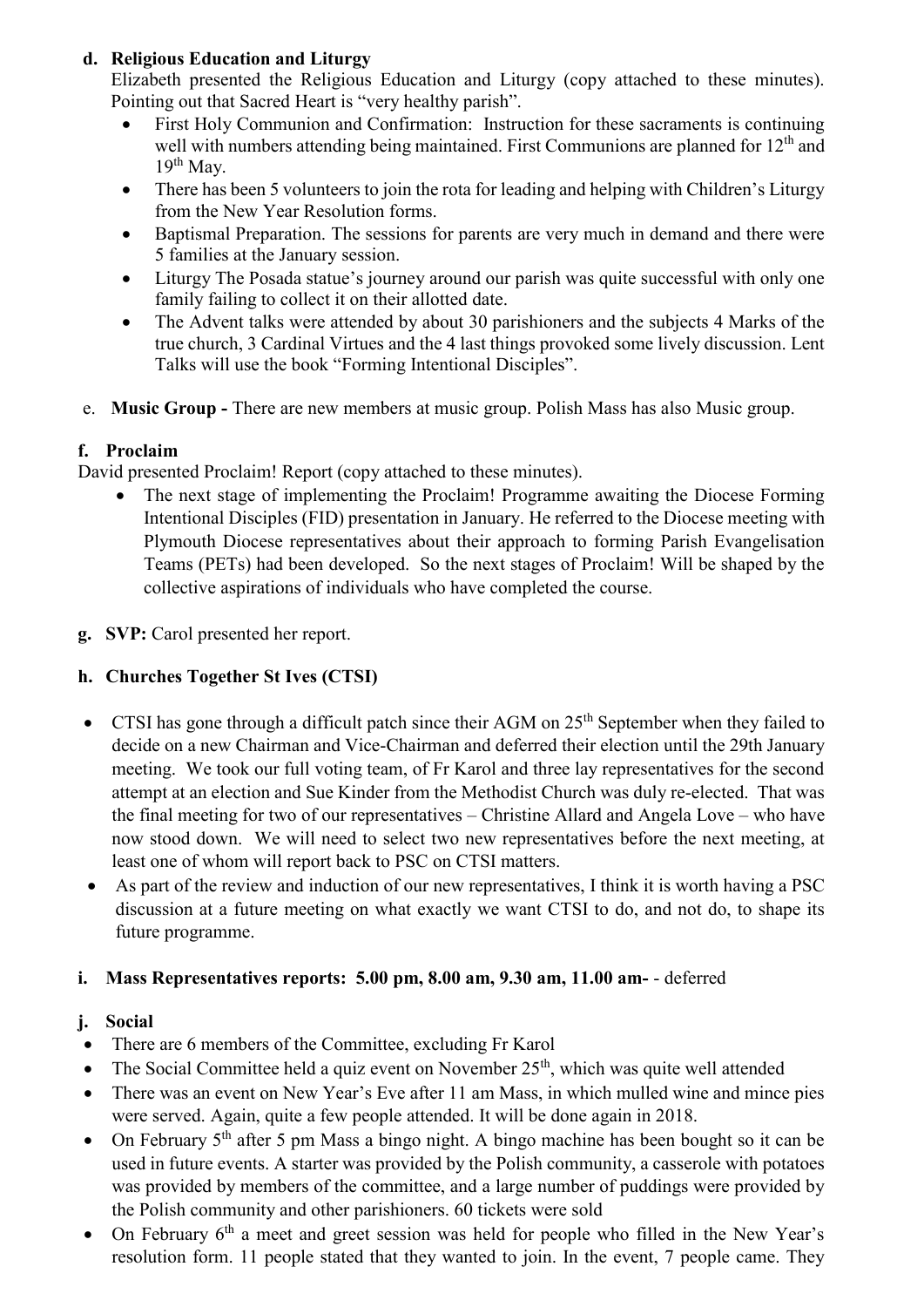came up with suggestions for future events, which will be discussed further when the committee meets again on the  $30<sup>th</sup>$  of April.

- There will be a barbecue connected with the Sacred Heart solemnity on the  $3<sup>rd</sup>$  of June after 11 am Mass. There will be a feast of La Salette barbecue on the  $16<sup>th</sup>$  of September, again after 11 am Mass.
- **k. Holy Land** same as above point **3. a**
- l. **CAFOD** Discussion over the way of organising CAFOD collection this year was summarised by Charmain decision that it will be same way as last year.

## **5. New Year Resolutions**

Elizabeth reported that it went very well. It proves that if people of the parish are given more time at church it works better than taking it home. Worth doing every year.

### **6. Forming Intentional Disciples**

Pope Francis is encouraging strong, joyful, spirit-filled parishes who witness to a living relationship with Jesus Christ. In our Diocese this started with "Proclaim!" last year.

Sacred Heart parishioners following up that initiative with this course, which has proved to be a powerful way of transforming and deepening the faith of many people. Inspiring them to witness confidently to the Christian faith. At the end of the course participants will be encouraged to help develop a Parish Evangelisation Team and choose a personal role in it.

### **7 Any other business**

Fr. Karol added that new Provincial for La Salette Priests was chosen.

# **8 Date of next PSC and Open Meetings**.

Next meeting will be on 5<sup>th</sup> April 2018 at 19.30 at Presbytery.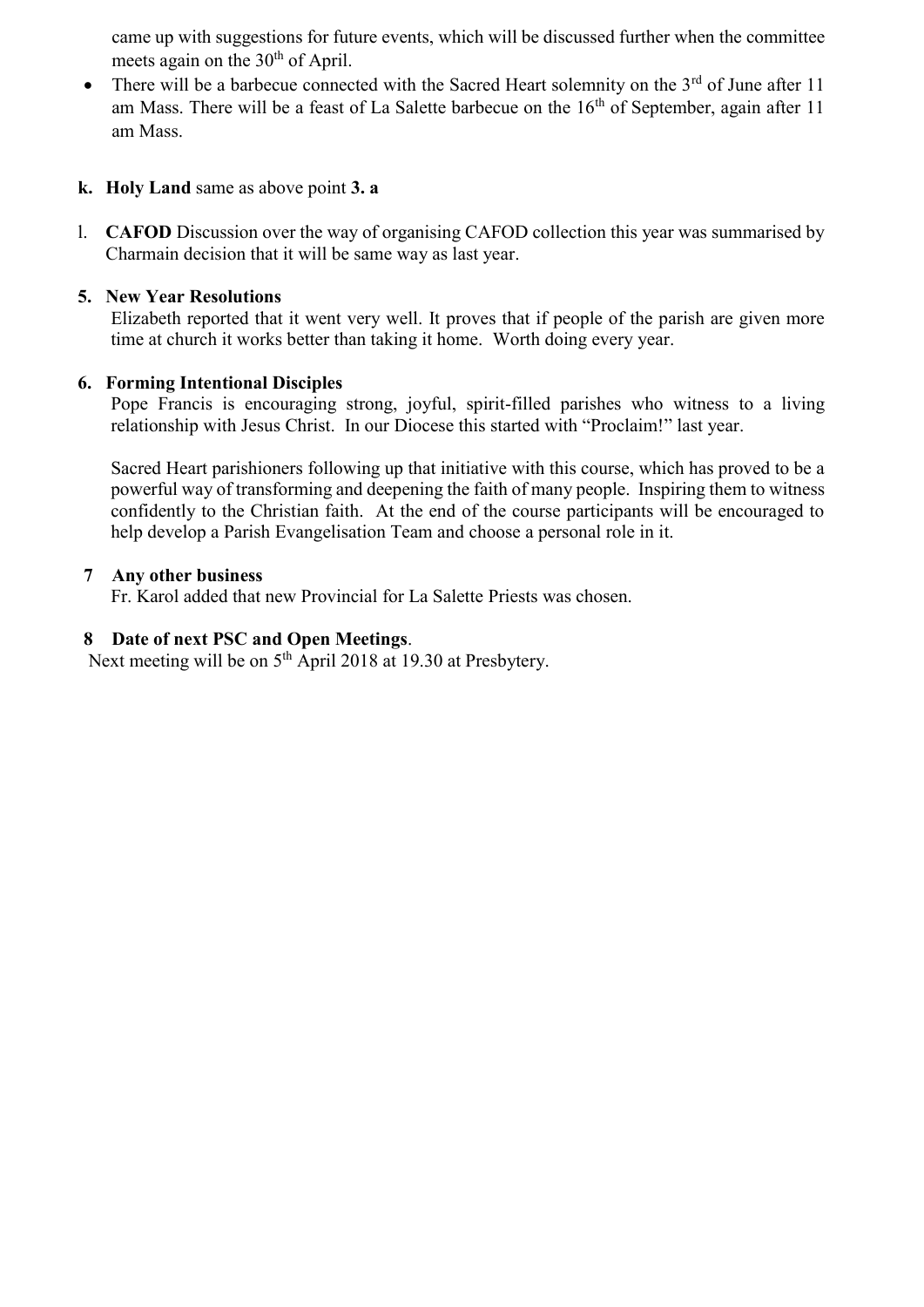# **RELIGIOUS EDUCATION & LITURGY REPORT FEBRUARY 2018**

## **FIRST HOLY COMMUNION and CONFIRMATION**

Instruction for these sacraments is continuing well with numbers attending being maintained. Bishop's Secretary has informed Fr Karol that the Rite of Confirmation will be on Tuesday 10<sup>th</sup> April 2018 at 6pm. It is hoped that we will have more support from parishioners not just those with candidates for Confirmation but the whole parish. First Communions are planned for 12<sup>th</sup> and 19<sup>th</sup> May.

### **CHILDREN'S LITURGY**

There has been 5 volunteers to join the rota for leading and helping with Children's Liturgy from the New Year Resolution forms. I have sent their details to Mike Smallman, our Child Protection Officer to have DBS checks carried out on the applicants. When this is done, those applicants who are suitable will need to attend a short training course before being given the opportunity to join the rota after Easter.

# **RITE OF CHRISTIAN INITIATION OF ADULTS.**

Catechumens and Candidates will be presented to Bishop Alan Hopes at the Rite of Election on Sunday 18th February in our cathedral, St John's Norwich.

# **Baptismal Preparation**

The sessions for parents are very much in demand and there were 5 families at the January session.

### **LITURGY**.

The Posada statue's journey around our parish was quite successful with only one family failing to collect it on their allotted date.

The Advent talks were attended by about 30 parishioners and the subjects 4 Marks of the true church, 3 Cardinal Virtues and the 4 last things provoked some lively discussion.

Lent Talks will use the book "Forming Intentional Disciples". The 30 copies ordered have been sold so a further order of 10 has been placed.

More information from Proclaim report. As the Liturgy Committee is not meeting until 9<sup>th</sup> February, I will give a verbal report on any further changes.

### ELIZABETH BARKER

RELIGIOUS EDUCATION COORDINATOR.